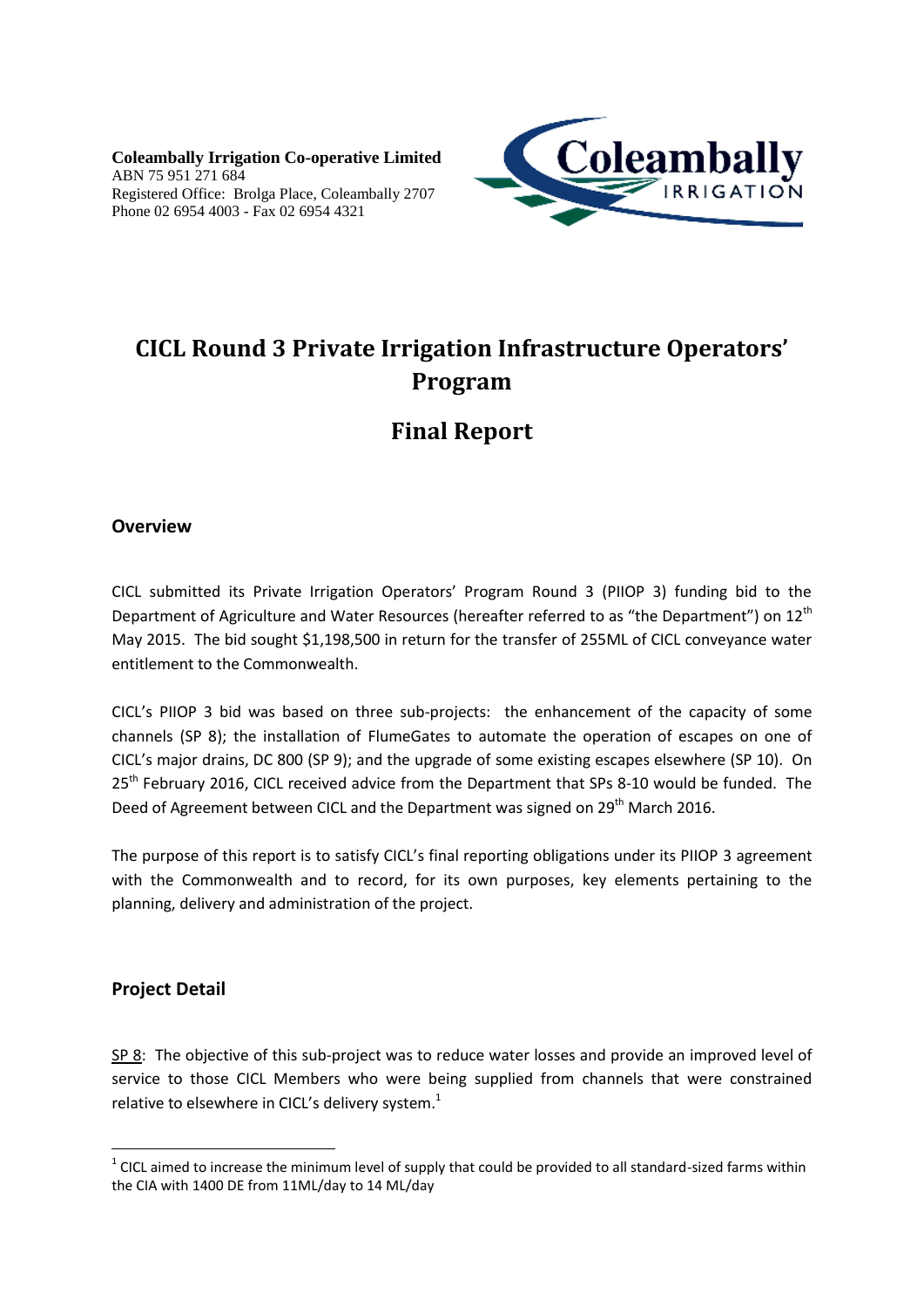The constrained channels were Bundure 5 and 5-1; Coly 3-1 and 3-2; Coly 9, 9-4, 9-5, 9-7 and 9-9; Yamma 1-7 and 1B; and Yamma 4 and 4-1. Overcoming the constraints involved a combination of the following measures;

- the replacement of eight structures and the modification of another two,
- the installation of nine FlumeGates,
- enlargement of parts of nine channel sections and the raising of two sections of channel banks, and
- replacement of six culverts and raising of two bank sections

SP 9: The objective in this sub-project was to reduce water losses and the prospect of accidents associated with the manual operation of seven escapes on one of CICL's major drains (DC 800). The associated work involved the installation of seven FlumeGates (including telemetry).

SP 10: The objective in this sub-project was to upgrade 29 escapes of varying configurations and with seals in varying states to reduce water losses; to reduce maintenance requirements (especially weed control); and to remove drop boards, thereby reducing the prospect of accidents associated with manual handling of the boards.

Figure 1 indicates the locations at which escapes were either replaced by FlumeGates (SP 9) or upgraded (SP 10).



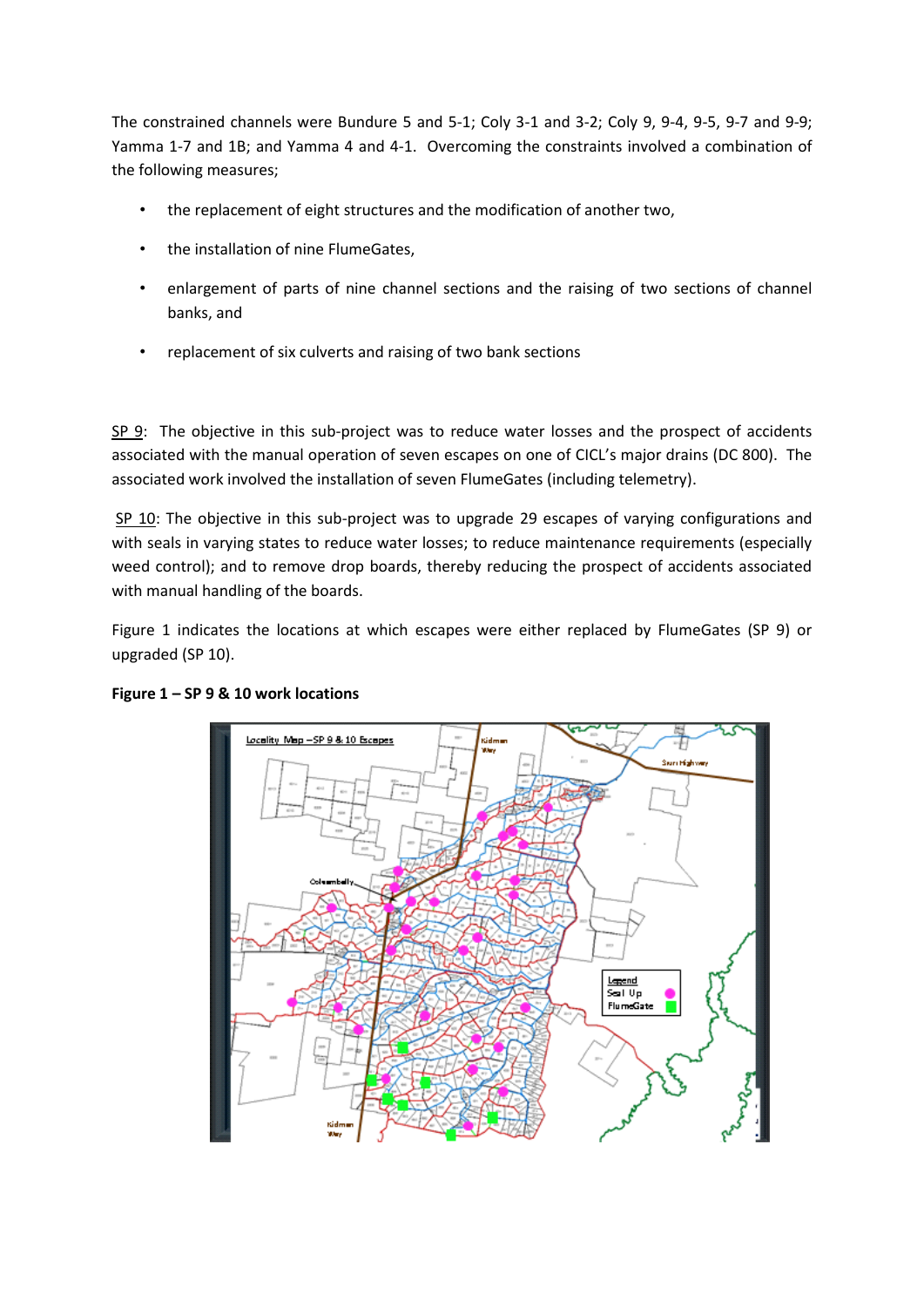#### **PIIOP 3 Outcomes**

The outcomes of CICL's PIIOP 3 works were:

- SP 8:
	- water savings of 200 ML p.a.
	- Increased channel capacity, and therefore improved service to Members on the related channels
	- increased equity throughout the Co-operative as all Members in the CIA on standard-sized farms with 1400 delivery entitlements now have access to at least 14 ML of flow share/day

#### **Photo 1 – upgraded culvert to increase channel capacity**

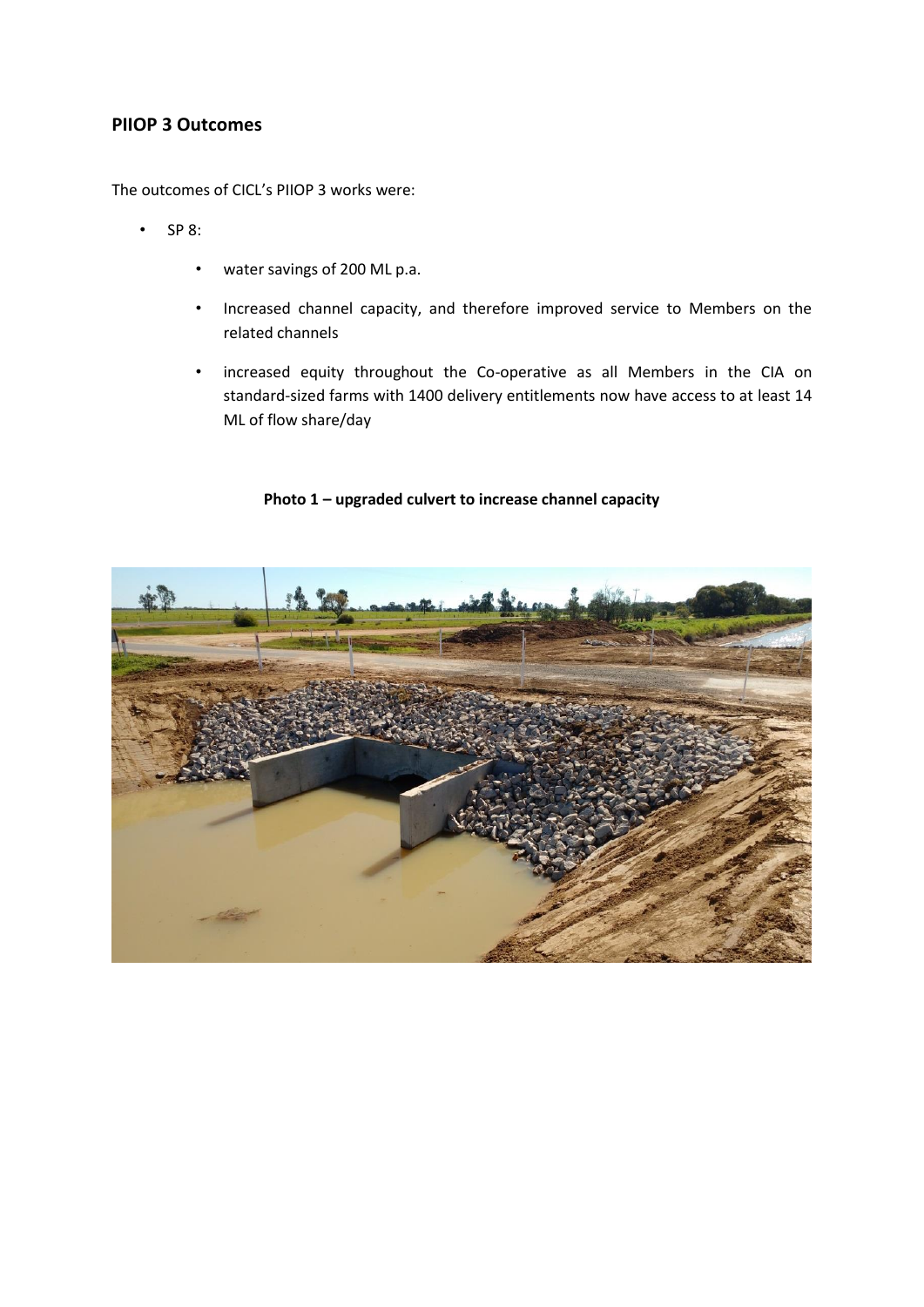#### **Photo 2 - Upgraded regulator to overcome a previous channel constraint**



- SP 9
	- water savings of approximately 30 ML p.a.
	- automated/remote control of the related escapes
	- accurate metering and greater control of flows in DC 800
	- Improved working conditions/safety along DC 800
- SP10
	- water savings of approximately 20 ML p.a.
	- Improved working conditions/safety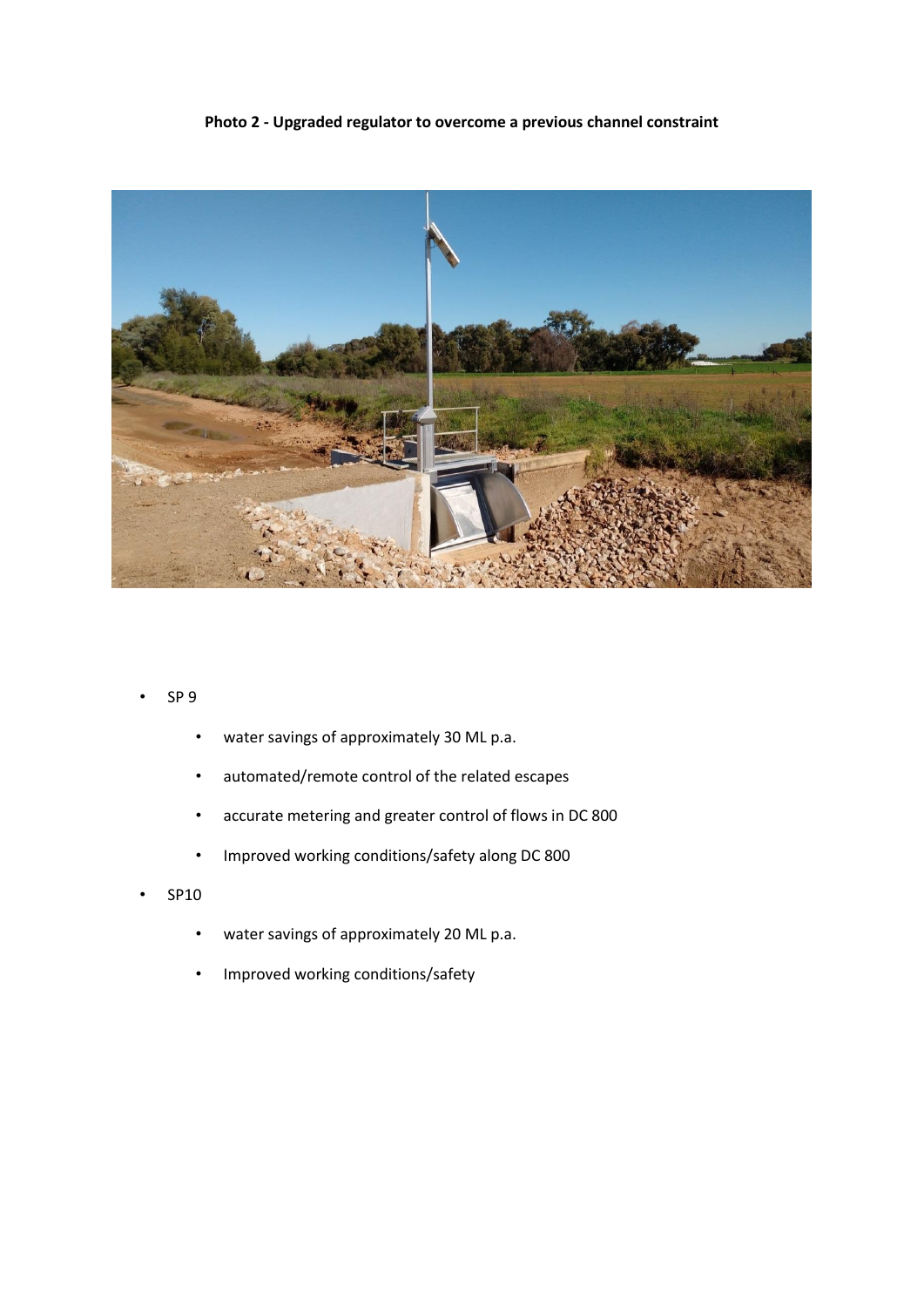### **Planning Considerations & Risk Management**

PIIOP 3 was a very small scale project for CICL – the major risk was weather and ultimately that risk was visited upon the project.

CICL's PIIOP 3 bid, especially SP 8, was informed by a capacity model developed in-house.<sup>2</sup> The model allowed CICL to establish where and the extent to which capacity was being constrained, and the options for and cost of overcoming the constraints.

CICL had anticipated that the work to increase capacity on Channel 9 would be complicated by the limitations of the original survey work done prior to its excavation. CICL also understood that it would have to do in-situ concrete pours at some locations, as opposed to using pre-cast concrete. These requirements were greatly complicated by weather with the 2016 winter period in the CIA being one of the wettest on record. The wet conditions limited drainage from the channels and made for difficult working conditions both within and above the channels. Ultimately, work which was planned to be completed by 31 July 2016 extended out to 30 September 2016; that the work was able to be completed by latter date was a credit to the contractors' flexibility and ability to improvise and also to CICL's maintenance staff who continually redeployed and operated pumps over much of the period.

CICL Organisational Arrangements: The following CICL staff were responsible to Mr Austin Evans (General Manager Operations) for the delivery of SPs 8-10:

- Mr Daniel Whittred (Manager Operations)
- Mr Kevin Kelly (Manager Maintenance).

### **Lessons Learned/Re-learned**

**.** 

The organisational arrangements employed by CICL to plan and deliver PIIOP 3 drew on lessons learned during CICL's PIIOP 1 and 2 projects. There is no question that SP 8 would have entailed greater risk and cost have it not been for the capacity model developed by CICL's Operations Manager – this was a major endeavour because there was no commercially available product that would allow the required modelling to be done in an open-channel system with Total Channel Control throughout. Once the PIIOP 3 work was underway, there were no new lessons learned but the value of contingency planning and good liaison with contractors was certainly reinforced during what proved to be a very wet winter works period.

### **Contract Administration & Communication**

CICL welcomed the refined two-stage application process that pertained to PIIOP 3. The process meant that CICL was not required to submit as much detail in its initial bid but, having got through the Department's initial review, was able to submit additional detail and appear before a panel to

 $2$  The model was developed by CICL's Operations Manager, Mr Daniel Whittred.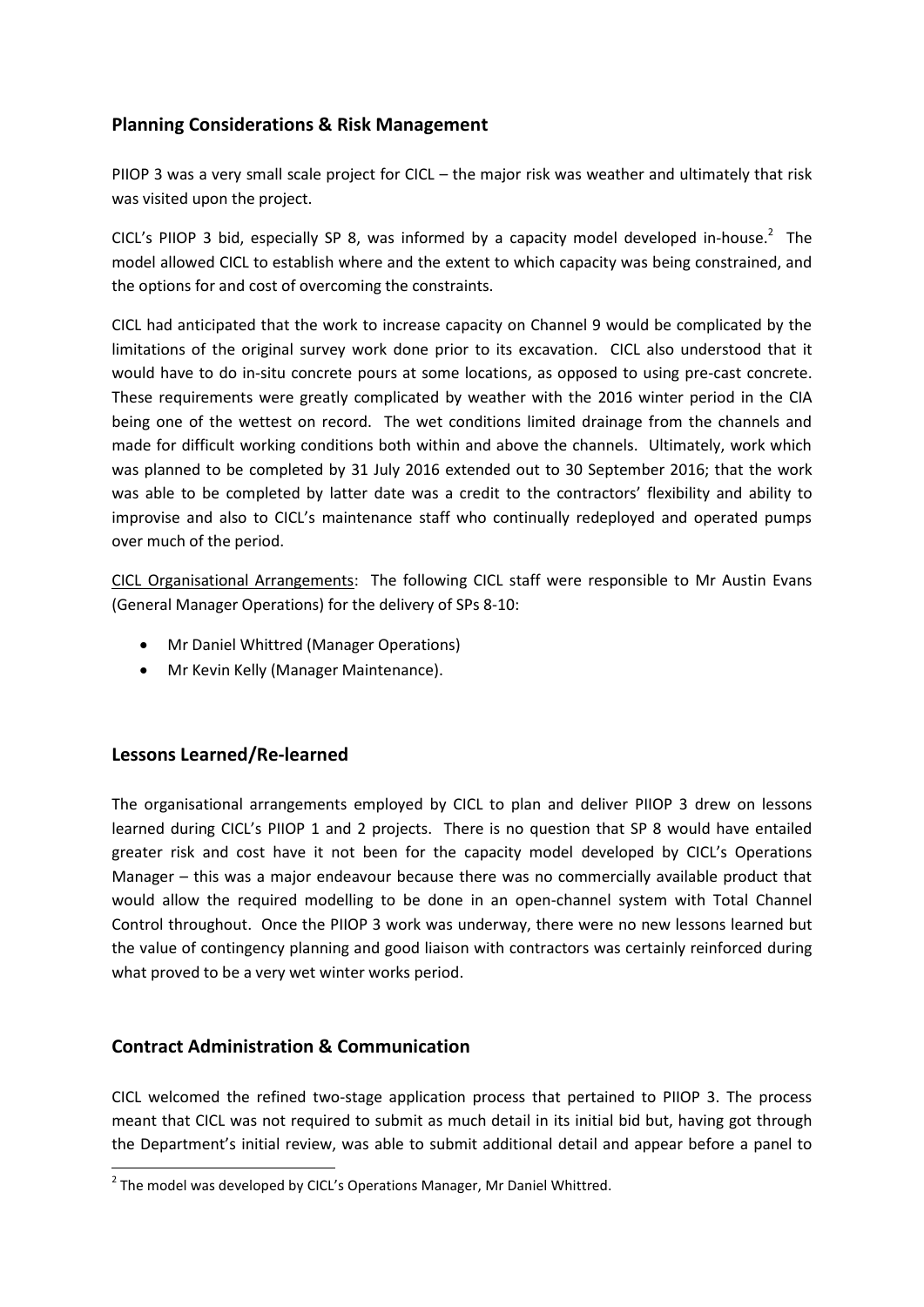present the business case that underpinned its proposal and to respond in person to technical questions relating to the bid. CICL preferred this approach for the following reasons:

- The time and cost of submitting a fully-developed PIIOP proposal is considerable and especially so if a proposal is unsuccessful.
- The risk of a proposal being rejected because it was not properly understood within the Department was reduced because CICL was provided an opportunity to deal with questions 'face to face'.
- The opportunity to present a business case 'face to face' is less bureaucratic and more commercially-oriented.

CICL benefitted from good lines of communication with the Department throughout PIIOP 3 and appreciated the confidence shown in it by the Department when it was beset by weather-related delays.

## **Conclusion**

CICL's PIIOP 3 was a small-scale endeavour but one complicated greatly by bad weather.

CICL wishes to acknowledge the particular contributions made by the following individuals/entities:

- Mr Daniel Whittred for his pivotal work in developing CICL's capacity model
- Mr Kevin Kelly for the quality of his liaison with contractors and his adaptiveness in responding to the challenges presented by bad weather; and
- Contractors GV Unique, B & C Scott's Earthworks, Browns Project Solutions and Bidgee Excavations for their flexibility and adaptability in the face of weather-related delays and difficult working conditions.

CICL also wishes to acknowledge the many people that worked within the Department to facilitate PIIOP 3; as in PIIOP 1 and 2, their individual and collective commitment was fundamental to the success of CICL's PIIOP 3.

 $5 - 4$ 

J. Culleton CEO CICL  $10^{th}$  May 2017

#### Appendices:

- 1. Operational Water Losses since Privatisation
- **2.** PIIOP 3 Final Reconciliation (audited result)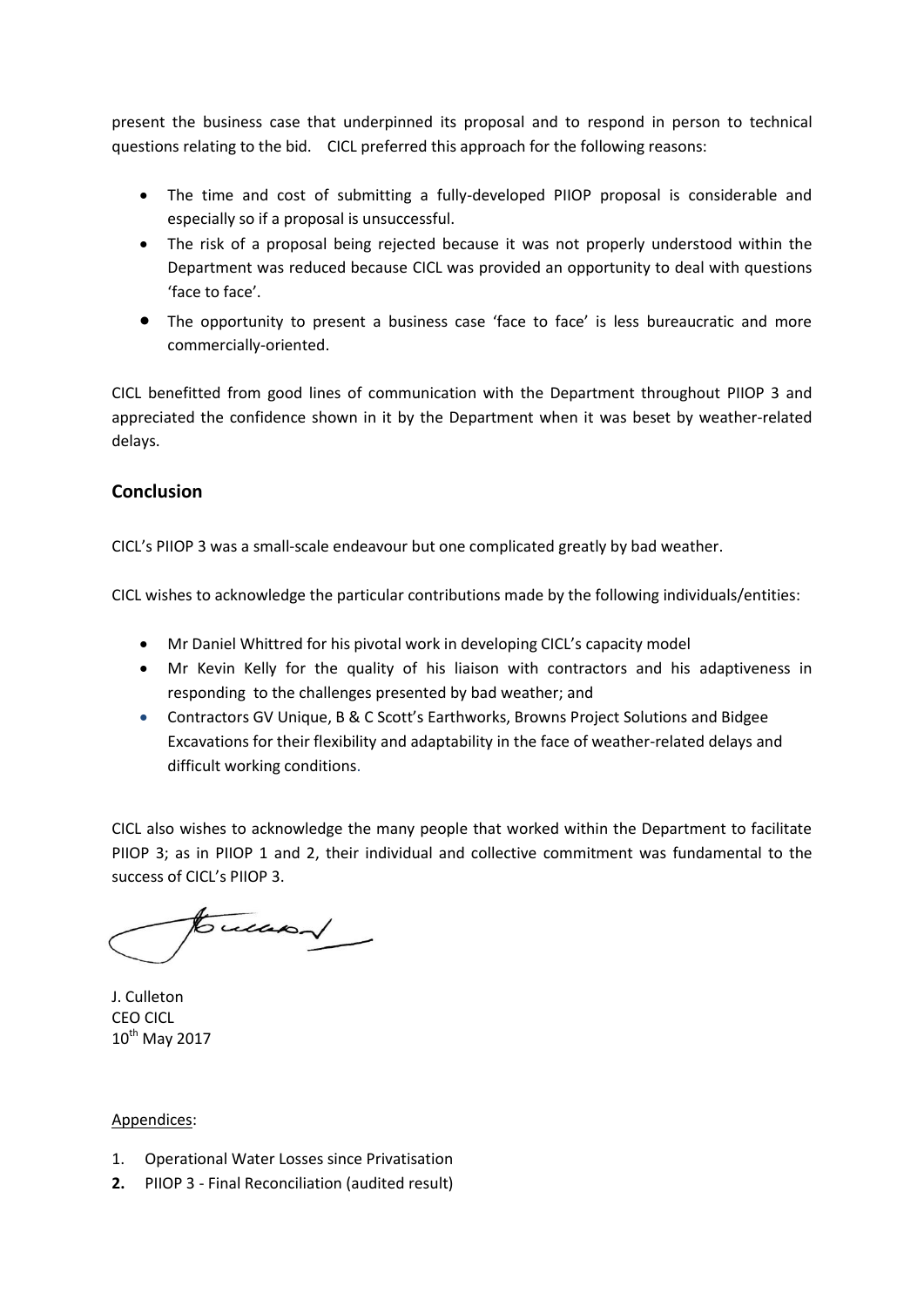#### **Appendix 1 to**

**CICL PIIOP 3 Final Report**

**Dated 10th May 2017**

## **Water Losses since Privatisation (in MLs)**

| 99/00 | 75,800  |
|-------|---------|
| 00/01 | 85,806  |
| 01/02 | 99,690  |
| 02/03 | 110,312 |
| 03/04 | 90,123  |
| 04/05 | 108,026 |
| 05/06 | 39,784  |
| 06/07 | 35,704  |
| 07/08 | 30,627  |
| 08/09 | 32,046  |
| 09/10 | 39,839  |
| 10/11 | 32,316  |
| 11/12 | 33,081  |
| 12/13 | 28,813  |
| 13/14 | 25,056  |
| 14/15 | 26,975  |
| 15/16 | 27,084  |

CICL draws particular attention to the very significant decrease in its water losses commencing 2005- 06 and the tightening of the losses 'band' commencing in 2012-13. The significant decrease in water losses in 2005 was a consequence of CICL's adoption of TCC. The further 'step' decrease, in 2012- 13, was a consequence of work undertaken under PIIOP1, especially SPs 1 and 4. The slightly higher losses experienced in 15/16 need to be seen in context of a season in which CICL extended its delivery service for a month longer than is usual and operated its balancing storage for a full irrigation season for the first time.